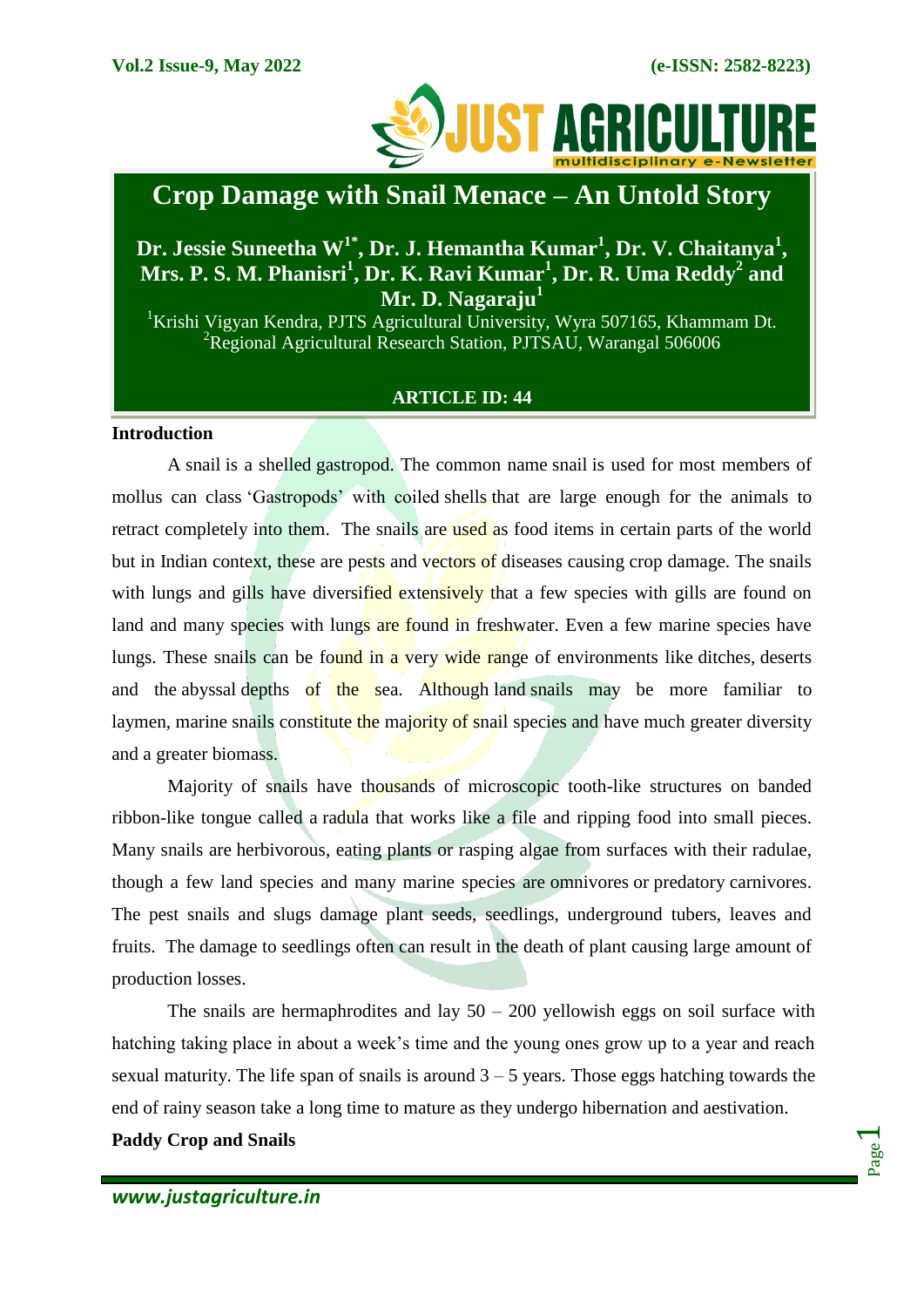

Golden apple snails are highly invasive and cause damage to rice crops. They were introduced to Asia from South America in the 1980s as potential food for people in few Asian countries but it unfortunately became a major pest of rice. These snails eat young and emerging rice plants by cutting the rice stem at the base and thereby destroying the whole plant.

Snails are able to spread through irrigation canals, natural water distribution channels and during floods. When water is absent, apple snails bury themselves in the mud and hibernate for up to six months. When water is re-applied to fields, snails may emerge. They damage direct wet-seeded rice and transplanted rice up to 30 days old. Once the rice plant reaches 30−40 days, it will become thick enough to resist the snail.

The golden apple snails have muddy brown shell and golden pinkish or orange-yellow flesh. They are bigger and lighter in colour compared to native snails. Its eggs are bright pink in colour. The snail damage can be confirmed by checking for missing hills, cut leaves and stems. If no control measures are taken, they can completely destroy 1  $m<sup>2</sup>$  of field overnight. This damage could lead to more than 50% yield loss. The critical time to manage golden apple snails is during land preparation and crop establishment or planting especially the first 10 days after transplanting and during the first 21 days after direct seeding. After this, the crop is generally resistant to snail damage and snails are actually beneficial by feeding on weeds.

#### **Measures for Controlling Snail Menace in Fields**

The most effective control of pests involves a combination of cultural, chemical and biological measures.

#### **Cultural Control**

To best control the snail, farmers should work together to reduce snail numbers in their area by conducting mass snail and egg collection campaigns during land preparation and planting or crop establishment based on their convenience. It is ideal to keep the fields drained as much as possible during the vulnerable stages of the rice plant (below 30 days) or 25 − 30 day transplant old seedlings for low density nursery beds. The apple snails find it difficult to move in less than 2 cm of water and keep water level below 2 cm during the vulnerable stages of the rice plant. Construct small canals or canalettes (e.g., 15−25 cm wide and 5 cm deep) after the final land preparation using a sack containing a heavy object around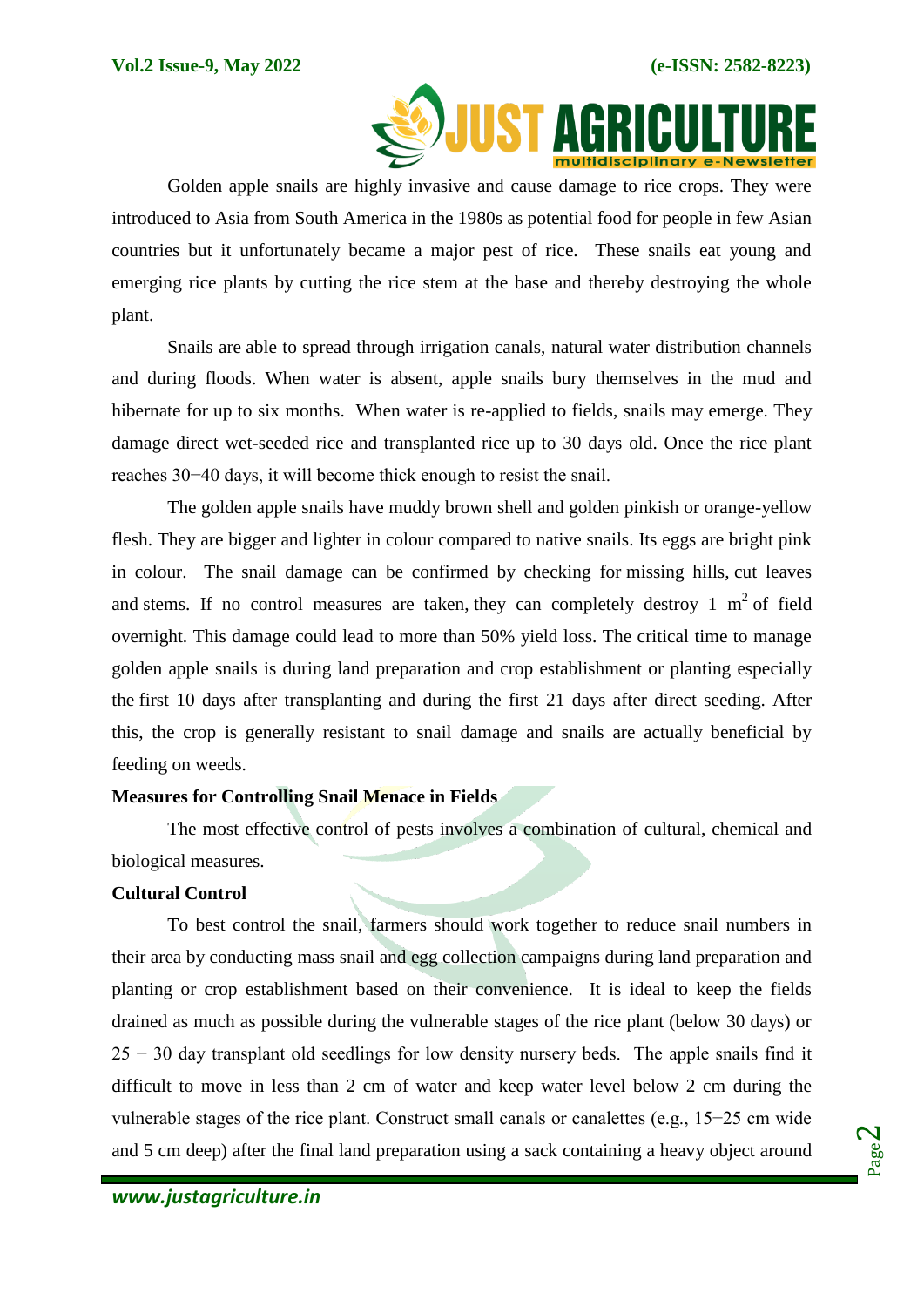

the edges of rice fields or at 10−15 m intervals. Canalettes facilitate drainage and act as focal points for snails making manual collection or killing easier.

For other crops, organic content of the soil helps to increase its moisture content and makes it more attractive to slugs and snails by providing them with more food as they eat soil organic matter. Good hygiene which helps in preventing moisture retention is ideally preferred. The use of tobacco leaves, heartleaf false pickerelweed, papaya leaves and citrus leaves in strips across the field or in canalettes can be useful to stop snail and slug problem.

The snails invade fields through canals, rivers and reservoirs. The placing of barriers where water enters and exits the field like a wire or woven bamboo screen or mesh bag on the main irrigation water inlet and outlet can prevent snail entry.

#### **Biological Control**

The use of natural predators like red ants that feed on the snail eggs while ducks and sometimes rats eat young snails. Several wild birds to feed on golden apple snails and domestic ducks can be put into fields during final land preparation or after crop establishment when plants are big enough from 30−35 days from transplantation. Ducks, chickens or guinea fowl can provide effective, long-term control in orchards, vineyards and gardens and the biggest problem in using birds is protecting them from foxes. A flock of two dozen ducks can clear as large as 20 hectares of area.

Organic solutions like beer, wine and yeast products attract slugs and snails. The liquid in small amounts can poured into plastic containers buried in the soil up to the top of container. When the slugs and snails crawl towards the liquid, they will drown when left overnight. The overturned flowerpots, citrus halves and boards can be placed in the garden to attract the pests. A small stone under the rim of the flowerpot to allow the snails and slugs to gather under then when left overnight and Citrus halves also work in the same way as the fruit scent acts as a lure. Another simple method is to set a wide board on the affected ground that allows slugs and snails to hide under the board which can be flipped to remove and dispose of them.

Coffee grounds can be scattered on top of the soil which will deter slugs and snails and they are killed when sprayed with a very strong solution of coffee. Strong garlic sprays act as deterrents and kill soft bodied snails and insects.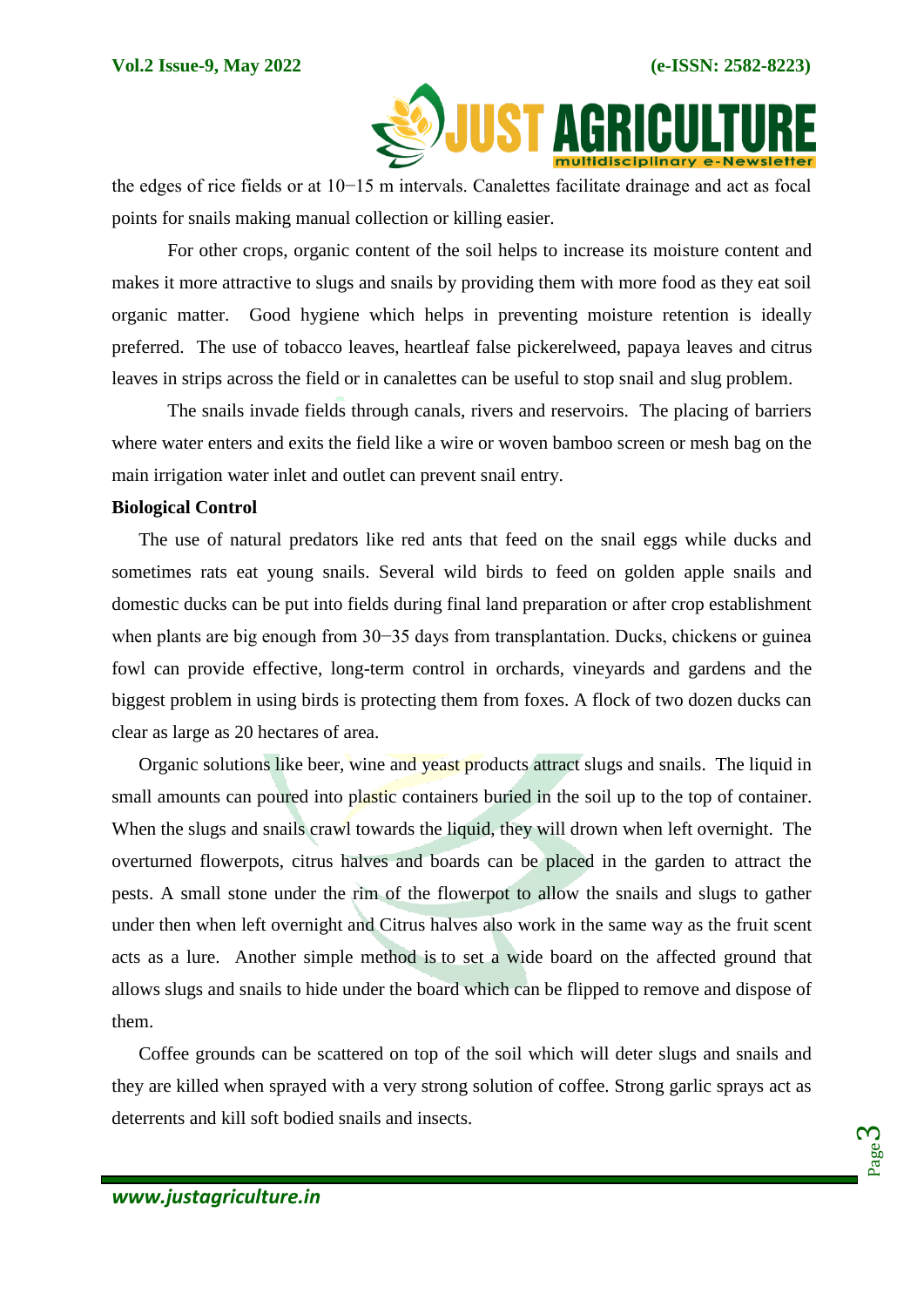

Diatomaceous earth containing about  $80 - 90\%$  is the sharp, jagged, skeletal remains of microscopic creatures and silica lacerates soft-bodied pests, causing them to dehydrate. This powder can be sprinkled on around garden beds or individual plants. It is less effective when the soils are wet but are very effective during dry weather. The snails and slugs do not like dry surfaces. The use of continuous lines of sawdust and ash can be used as barriers but their effectiveness is drastically reduced once rains start as they will be washed away and care should be taken when watering the gardens.

#### **Chemical Control**

Sometimes chemical control may be needed when cultural and biological practices fail. Chemicals for controlling snails and slugs include methiocarb, metaldehyde and iron EDTA can be used as baits. Iron EDTA baits pose a reduced risk of poisoning to children and animals if proper care is not taken. Few types of slugs may be naturally tolerant to methiocarb and metaldehyde baits. Timing is the most critical aspect of control when using baits especially from mid-March to April when water is not available in the fields because:

- Adult snails and slugs can be killed before they get a chance to lay their eggs as they are usually laid in soils which are damp enough to germinate grasses.
- Snails and slugs are hungry after spending the summer period inactive and there is little alternative feed to compete with the baits.
- The ground is comparatively bare so the chance of a snail contacting a bait is increased.
- Rain is infrequent and the field lives of baits are extended.

The size of the bait is important, especially for broad scale applications. The smaller the bait pellet, the more baits are present per unit weight and the better the coverage. For instance, if the size of bait is halved in all three dimensions, there will be eight times as many baits for the same weight. Also, clear the ground surface before baiting by mowing or cultivating and spraying weeds along treelines and fencelines which will improve the performance of baits. The use of baits in strips around the perimeter can prevent re-invasion of an area especially for vegetable crops.

Generally copper products should not be mixed with other baits for improving their performance as copper is highly repellent to snails and slugs and they will not eat bait that has been contaminated with copper products rendering the baits useless. The lines of lime